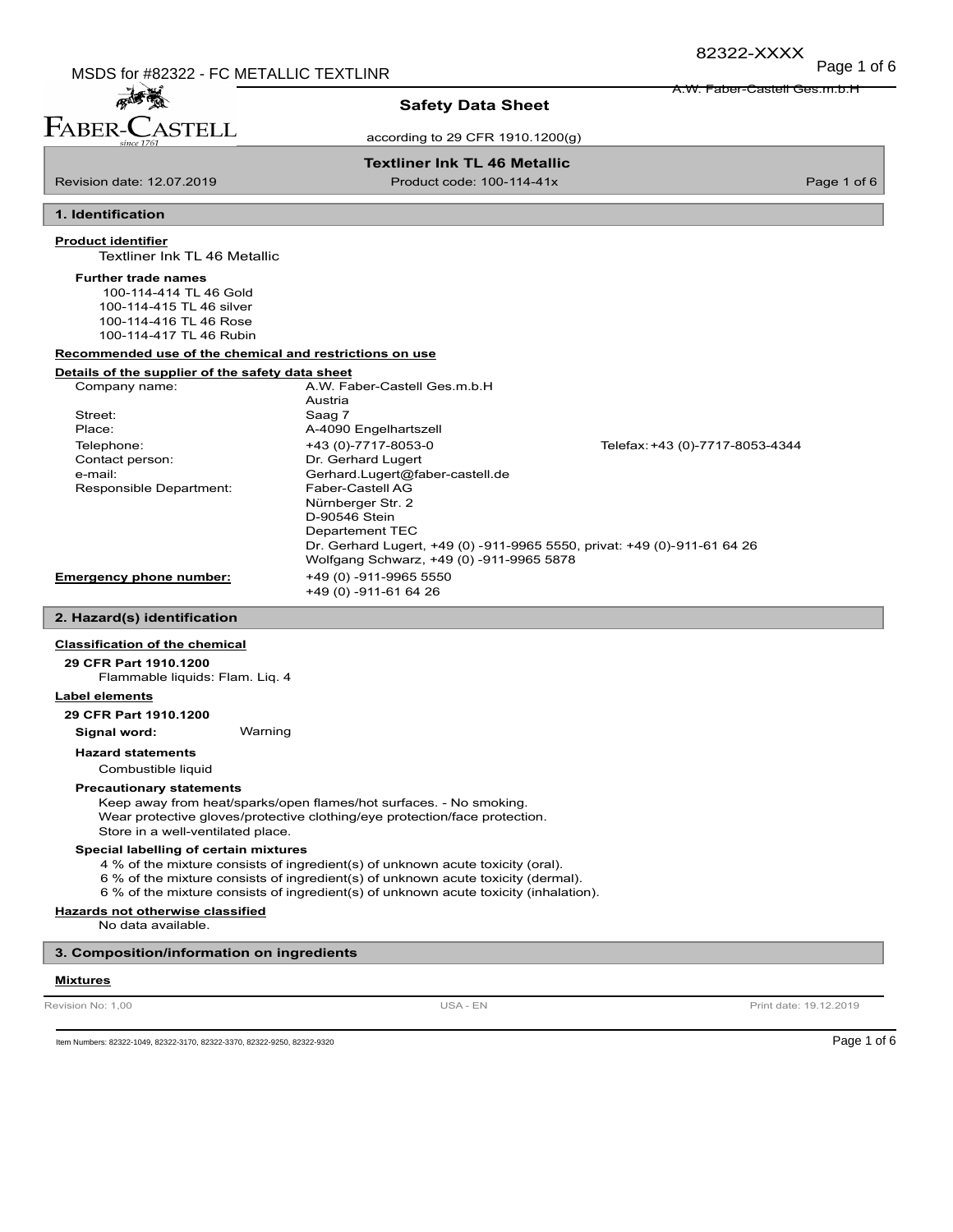孟秀美 FABER-C **ASTELL** 

# **Safety Data Sheet**

according to 29 CFR 1910.1200(g)

# **Textliner Ink TL 46 Metallic**

Revision date: 12.07.2019 **Product code: 100-114-41x** Product code: 100-114-41x Page 2 of 6

A.W. Faber-Castell Ges.m.b.H

#### Preparation. **Chemical characterization**

**4. First-aid measures**

# **Description of first aid measures**

## **General information**

Remove contaminated clothing immediatley and dispose off safely.

If victim is at risk of losing consciousness, position and transport on their side. Turn a vomating person to the side.

#### **After inhalation**

Provide fresh air.

#### **After contact with skin**

Wash with plenty of water. Change contaminated clothing.

#### **After contact with eyes**

Rinse immediately carefully and thoroughly with eye-bath or water. In case of indisposition, seek medical advice.

#### **After ingestion**

Rinse mouth immediately and drink plenty of water.

# **Most important symptoms and effects, both acute and delayed**

No data available.

## **Indication of any immediate medical attention and special treatment needed**

No data available.

## **5. Fire-fighting measures**

#### **Extinguishing media**

#### **Suitable extinguishing media**

If packaging or plastic boxes are burning: Carbon dioxide (CO2). Extinguishing powder. Water spray. Water spray.

#### **Unsuitable extinguishing media**

For this substance / preparation no extinguishing agent restriction exist.

**Specific hazards arising from the chemical**

No specific hazards known.

# **Special protective equipment and precautions for fire-fighters**

In case of fire: Wear self-contained breathing apparatus.

## **Additional information**

The product itself does not burn.

## **6. Accidental release measures**

#### **Personal precautions, protective equipment and emergency procedures**

Provide adequate ventilation. Avoid contact with skin, eyes and clothes.Change contaminated clothing.

#### **Environmental precautions**

Do not allow to enter into surface water or drains.

# **Methods and material for containment and cleaning up**

Absorb with liquid-binding material (e.g. sand, diatomaceous earth, acid- or universal binding agents). Treat the recovered material as prescribed in the section on waste disposal.

### **Reference to other sections**

Information for safe handling, see section 7.

Revision No: 1,00 **Print date: 19.12.2019** USA - EN USA - EN Print date: 19.12.2019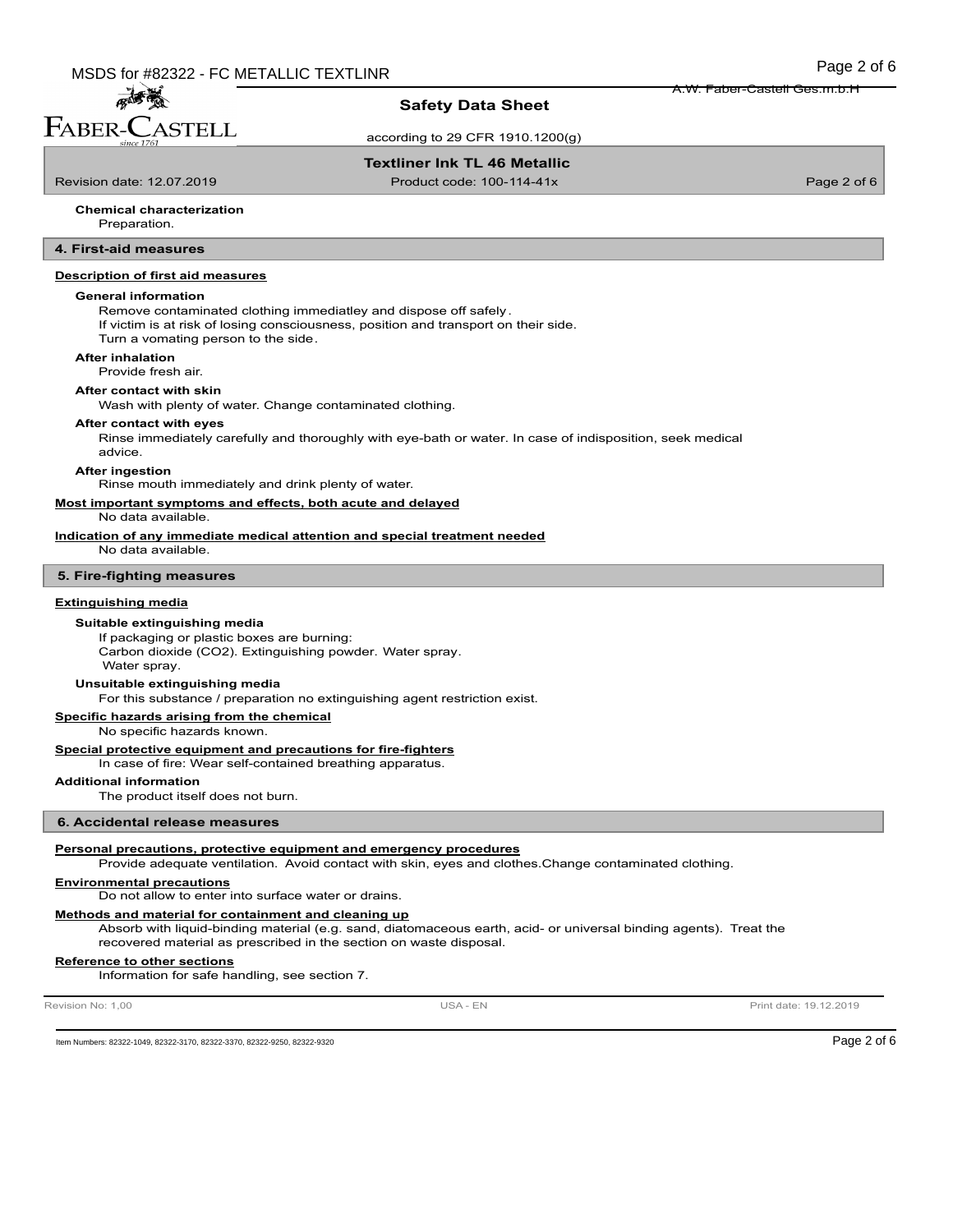孟子蒂 FABER-CASTELL

# **Safety Data Sheet**

according to 29 CFR 1910.1200(g)

# **Textliner Ink TL 46 Metallic**

Revision date: 12.07.2019 **Product code: 100-114-41x** Product code: 100-114-41x Page 3 of 6

A.W. Faber-Castell Ges.m.b.H

Information for personal protectice equipment, see section 8. Information for disposal, see section 13.

# **7. Handling and storage**

## **Precautions for safe handling**

# **Advice on safe handling**

Keep container tightly closed.

# **Advice on protection against fire and explosion**

No special measures are necessary.

No special measures are necessary. **Further information on handling**

# **Conditions for safe storage, including any incompatibilities**

**Requirements for storage rooms and vessels**

# Ink: Protect from freezing.

Recommended storage temperature: 5 - 35 °C

## **Hints on joint storage**

none/none

Do not mix with acids. **Further information on storage conditions**

## **8. Exposure controls/personal protection**

#### **Control parameters**

## **Exposure limits**

| I CAS No. | Substance                           | ppm | mg/m <sup>3</sup> | $f$ / $c$ c $\vert$ | Category  | Origin |
|-----------|-------------------------------------|-----|-------------------|---------------------|-----------|--------|
| 56-81-5   | Glycerin (mist) Respirable fraction |     |                   |                     | TWA (8 h) | PEL    |
| 1344-28-1 | alpha-Alumina Respirable fraction   |     |                   |                     | TWA(8 h)  | PEL    |

## **Exposure controls**

#### **Protective and hygiene measures**

 Remove contaminated, saturated clothing immediately. Protect skin by using skin protective cream. After work, wash hands and face. When using do not eat or drink. 3

## **Eye/face protection**

For normal use not necessary.

# **Respiratory protection**

For normal use not necessary.

### **9. Physical and chemical properties**

| Information on basic physical and chemical properties |           |          |                   |                        |
|-------------------------------------------------------|-----------|----------|-------------------|------------------------|
| Physical state:                                       | liquid    |          |                   |                        |
| Color:                                                | several   |          |                   |                        |
| Odor:                                                 | geruchlos |          |                   |                        |
| $pH-Value$ (at 25 °C):                                |           |          | 7(25 g/l)         |                        |
| Changes in the physical state                         |           |          |                   |                        |
| Melting point/freezing point:                         |           |          | ca. $0^{\circ}$ C |                        |
| Initial boiling point and boiling range:              |           |          | > 100 °C          |                        |
| Flash point:                                          |           |          | not applicable    |                        |
| Revision No: 1.00                                     |           | USA - EN |                   | Print date: 19.12.2019 |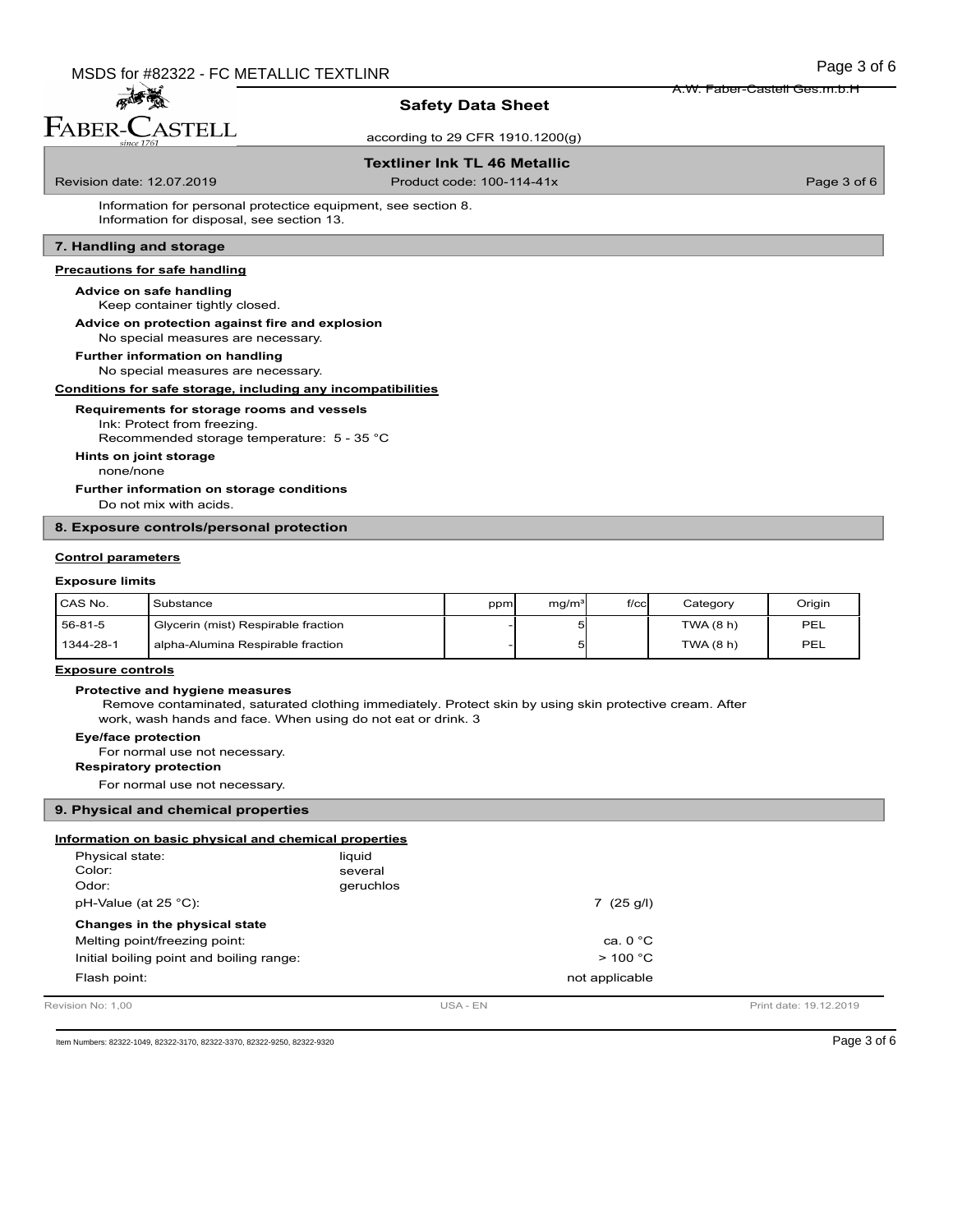A.W. Faber-Castell Ges.m.b.H

# 高雪 **Safety Data Sheet** FABER-CASTELL according to 29 CFR 1910.1200(g) **Textliner Ink TL 46 Metallic** Revision date: 12.07.2019 **Product code: 100-114-41x** Product code: 100-114-41x Page 4 of 6 Sustaining combustion: No data available with the state of the state of the state of the state of the state of the state of the state of the state of the state of the state of the state of the state of the state of the sta **Flammability** not applicable Gas: **not applicable** contains the container of the container of the container of the container of the container of the container of the containing of the containing of the containing of the containing of the containing of **Explosive properties** not explosive. Lower explosion limits:  $\qquad \qquad \qquad$  not applicable Upper explosion limits:  $\blacksquare$ Ignition temperature:  $\blacksquare$ **Auto-ignition temperature** Solid: not applicable not applicable Decomposition temperature: not applicable **Oxidizing properties** Not oxidizing. Density:  $\cos \theta = \cos \theta$  and  $\cos \theta = \cos \theta$  and  $\sin \theta = \cos \theta$  and  $\sin \theta = \cos \theta$  and  $\sin \theta = \cos \theta$  and  $\sin \theta = \cos \theta$  and  $\sin \theta = \cos \theta$  and  $\sin \theta = \cos \theta$  and  $\sin \theta = \sin \theta$  and  $\sin \theta = \sin \theta$  and  $\sin \theta = \sin \theta$  and  $\sin \theta = \sin \theta$  and  $\sin \theta = \sin \theta$  and  $\sin \theta$ **Solubility in other solvents** No data available. Solvent content:  $\leq$ 3% **Other information** Solid content: <5% **10. Stability and reactivity Reactivity** No data available. **Chemical stability** Stability: Stable not proof against strong acids and bases. Not proof against oxidizing and reducing agents. **Possibility of hazardous reactions** Hazardous reactions: Will not occur No hazardous reactions known. **Conditions to avoid** Keep away from heat. Protect from freezing. **Incompatible materials** strong acids. strong oxidizers Reducing agent, strong **Hazardous decomposition products** None known during normal usage. **11. Toxicological information Information on toxicological effects Irritation and corrosivity**

Revision No: 1,00 **Print date: 19.12.2019** USA - EN USA - EN Print date: 19.12.2019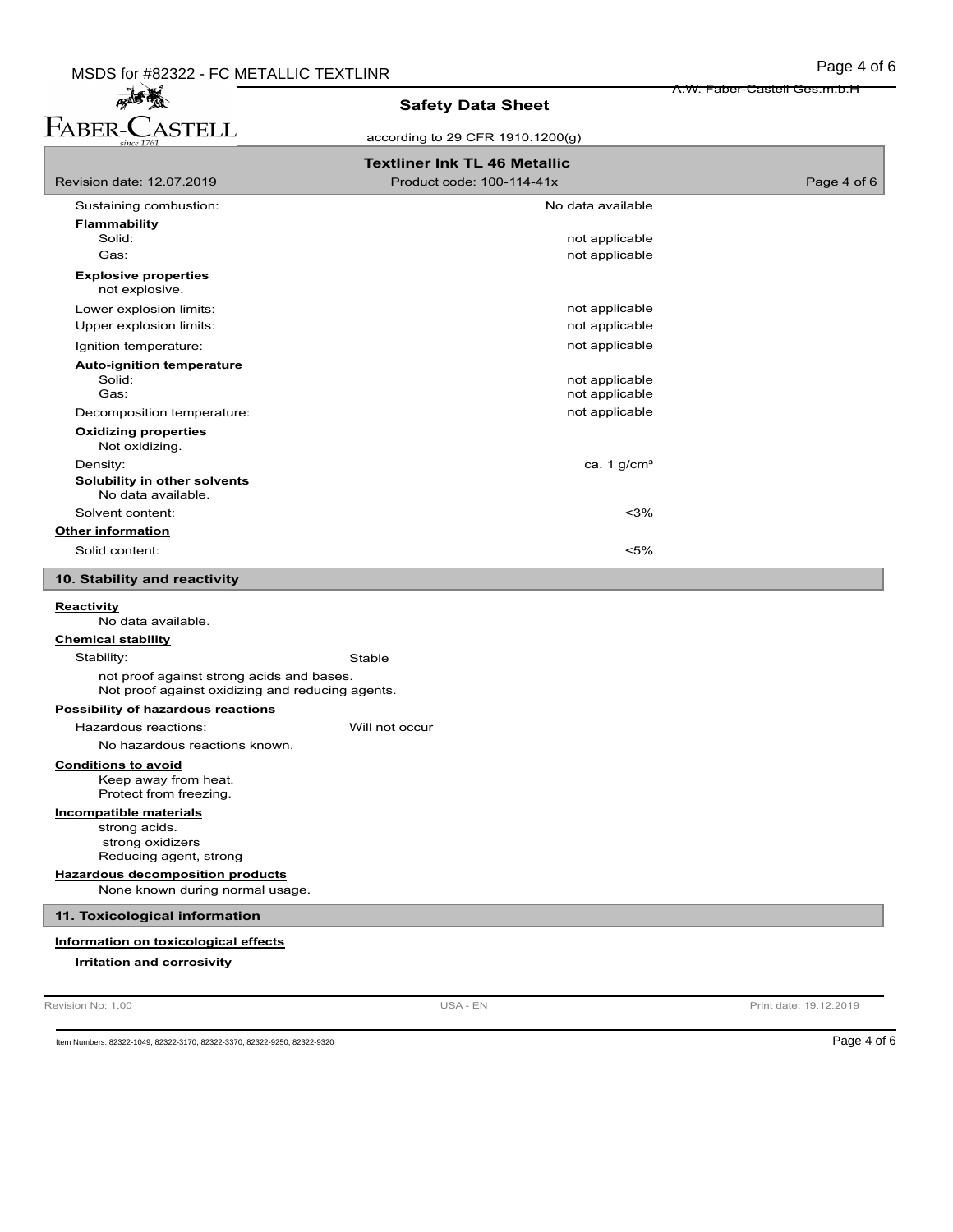麻疹菌 FABER-CASTELL

# **Safety Data Sheet**

according to 29 CFR 1910.1200(g)

# **Textliner Ink TL 46 Metallic**

Revision date: 12.07.2019 **Product code: 100-114-41x** Product code: 100-114-41x Page 5 of 6

A.W. Faber-Castell Ges.m.b.H

Irritation on eye: Irritation on skin: none known Carcinogenicity (OSHA): No ingredient of this mixture is listed.

Carcinogenicity (IARC): Carbon black (CAS 1333-86-4) is listed in group 2B. Carcinogenicity (NTP): No ingredient of this mixture is listed.

# **12. Ecological information**

#### **Ecotoxicity**

No data available. **Persistence and degradability**

No data available.

## **Bioaccumulative potential**

No data available.

#### **Mobility in soil**

No data available.

### **Other adverse effects**

none known

## **13. Disposal considerations**

# **Waste treatment methods**

#### **Disposal recommendations**

Dispose of waste according to applicable legislation. Smaller quantities can be stored together with the domestic waste.

#### **Contaminated packaging**

Non-contaminated packages may be recycled. Handle contaminated packages in the same way as the substance itself.

# **14. Transport information**

| <b>US DOT 49 CFR 172.101</b>                                             |                                                                       |  |
|--------------------------------------------------------------------------|-----------------------------------------------------------------------|--|
| Proper shipping name:                                                    | Not a hazardous material with respect to these transport regulations. |  |
| Marine transport (IMDG)                                                  |                                                                       |  |
| UN number:                                                               | No dangerous good in sense of this transport regulation.              |  |
| UN proper shipping name:                                                 | No dangerous good in sense of this transport regulation.              |  |
| Transport hazard class(es):                                              | No dangerous good in sense of this transport regulation.              |  |
| Packing group:                                                           | No dangerous good in sense of this transport regulation.              |  |
| Air transport (ICAO-TI/IATA-DGR)                                         |                                                                       |  |
| UN number:                                                               | No dangerous good in sense of this transport regulation.              |  |
| UN proper shipping name:                                                 | No dangerous good in sense of this transport regulation.              |  |
| Transport hazard class(es):                                              | No dangerous good in sense of this transport regulation.              |  |
| Packing group:                                                           | No dangerous good in sense of this transport regulation.              |  |
| <b>Environmental hazards</b>                                             |                                                                       |  |
| ENVIRONMENTALLY HAZARDOUS:                                               | no                                                                    |  |
| Special precautions for user                                             |                                                                       |  |
| No dangerous good in sense of this transport regulation.                 |                                                                       |  |
| Transport in bulk according to Annex II of MARPOL 73/78 and the IBC Code |                                                                       |  |
| No dangerous good in sense of this transport regulation.                 |                                                                       |  |
|                                                                          |                                                                       |  |

Revision No: 1,00 **Print date: 19.12.2019** USA - EN USA - EN Print date: 19.12.2019